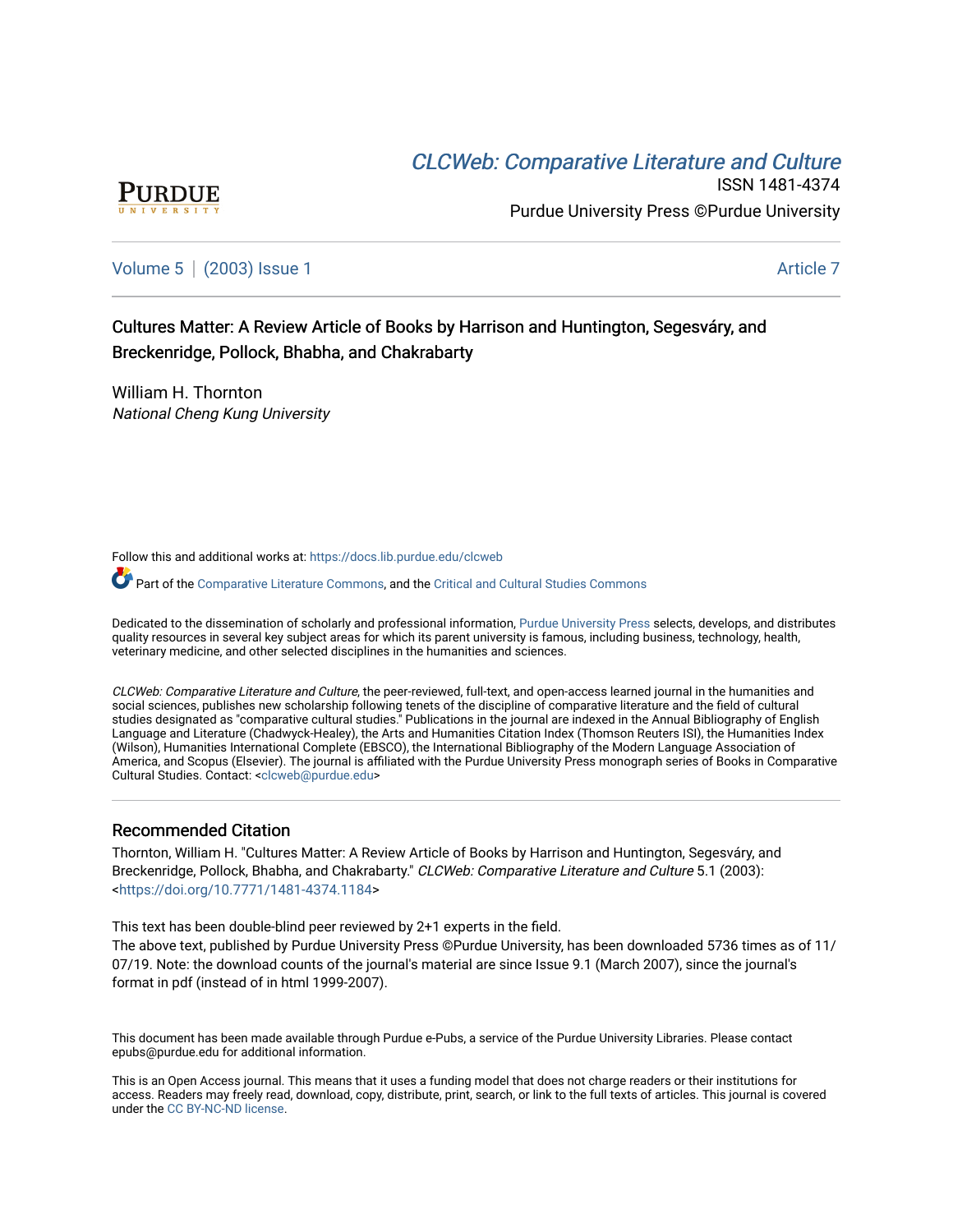PURDUE

UNIVERSITY PRESS <http://www.thepress.purdue.edu>



CLCWeb: Comparative Literature and Culture

ISSN 1481-4374 <http://docs.lib.purdue.edu/clcweb> Purdue University Press ©Purdue University

CLCWeb: Comparative Literature and Culture, the peer-reviewed, full-text, and open-access learned journal in the humanities and social sciences, publishes new scholarship following tenets of the discipline of comparative literature and the field of cultural studies designated as "comparative cultural studies." In addition to the publication of articles, the journal publishes review articles of scholarly books and publishes research material in its Library Series. Publications in the journal are indexed in the Annual Bibliography of English Language and Literature (Chadwyck-Healey), the Arts and Humanities Citation Index (Thomson Reuters ISI), the Humanities Index (Wilson), Humanities International Complete (EBSCO), the International Bibliography of the Modern Language Association of America, and Scopus (Elsevier). The journal is affiliated with the Purdue University Press monograph series of Books in Comparative Cultural Studies. Contact: <clcweb@purdue.edu>

#### Volume 5 Issue 1 (March 2003) Book Review Article William H. Thornton,

"Cultures Matter: A Review Article of Books by Harrison and Huntington, Segesváry, and Breckenridge, Pollock, Bhabha, and Chakrabarty"

<http://docs.lib.purdue.edu/clcweb/vol5/iss1/7>

Contents of CLCWeb: Comparative Literature and Culture 5.1 (2003) <http://docs.lib.purdue.edu/clcweb/vol5/iss1>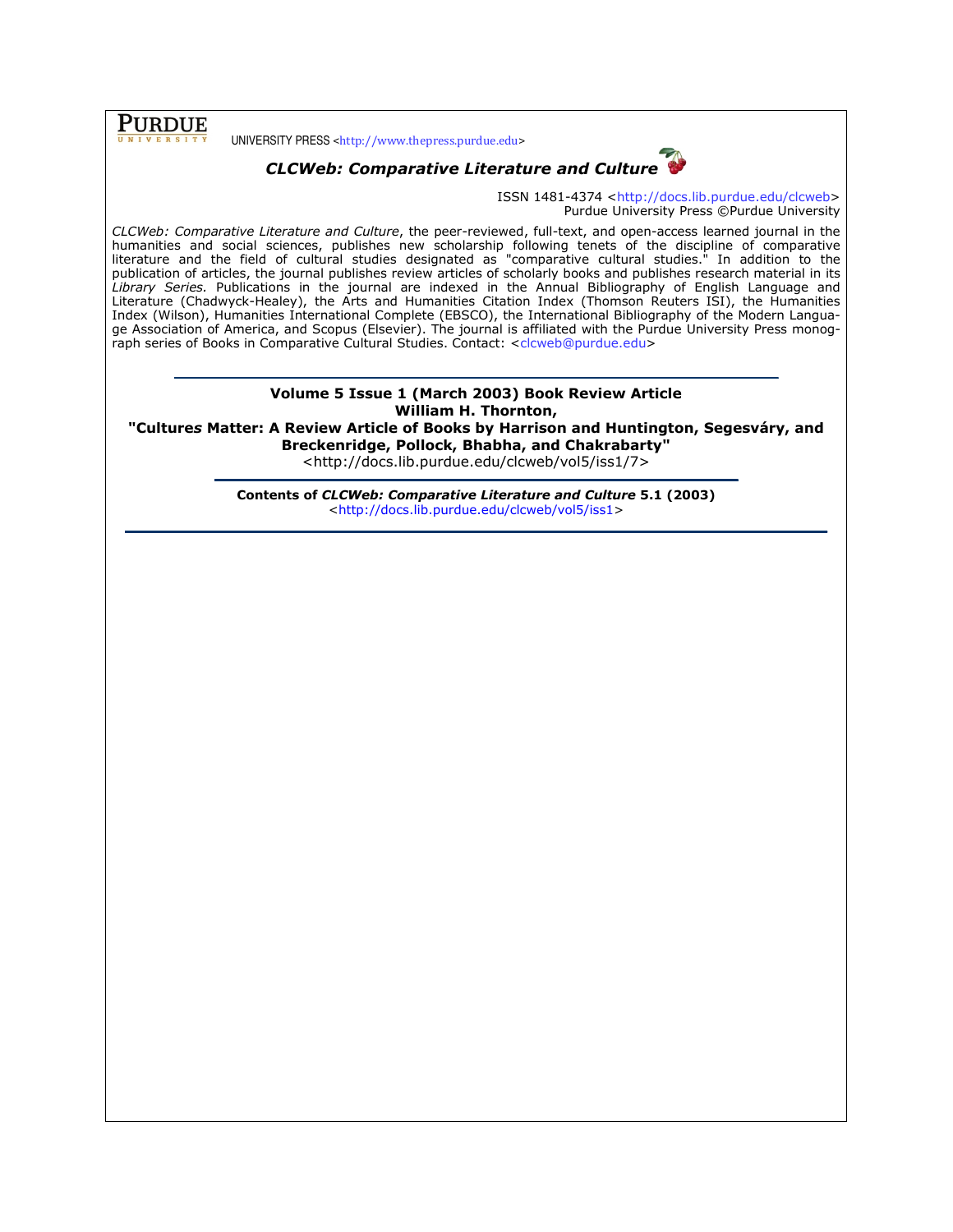### William H. Thornton

## Cultures Matter: A Review Article of Books by Harrison and Huntington, Segesváry, and Breckenridge, Pollock, Bhabha, and Chakrabarty

This book review article is about new work published by Lawrence E. Harrison and Samuel P. Huntington, eds., Culture Matters: How Values Shape Human Progress (New York: Basic Books, 2000), Victor Segesvary, Dialogue of Civilizations: An Introduction to Civilizational Analysis (Lanham: University Press of America, 2000), and Carol A. Breckenridge, Sheldon Pollock, Homi Bhabha, and Dipesh Chakrabarty, eds., Cosmopolitanism (Durham: Duke University Press, 2002).

 In many respects Culture Matters was dated on the day it went to press. Its unifying concern -- the salient role of culture in economic development and underdevelopment -- heavily favors one cultural model while treating all others as developmental impediments. To say that "culture matters," therefore, is not to say that "cultures matter." For roughly a decade, from the mid 1980s to the mid 1990s, that singular usage held sway in world affairs, drawing support from the ongoing "Asian miracle," post-Cold War globalism, the American New Economy, and the Right turn of Latin America. Unfortunately for Culture Matters, history did not end on that triumphal note. After the Asian Crash, the collapse of the U.S. market, the Enron debacle, and the rebound of Left populism in Latin America, Culture Matters finds itself marching on an empty parade ground. It entirely misses, moreover, the most pressing question of them all: the cultural provenance of jihadic terrorism. It turns out that Culture Matters' principal editor, Lawrence Harrison, is something of a one trick pony, not to mention a one-culture culturalist. Since 1985 he has been mired in a rearguard defense of his neomodernist classic, Underdevelopment is a State of Mind: The Latin American Case. All of Culture Matters' contributors, even those few who are out of step in Harrison's parade, are forced to march to its music. From this perspective East Asia's economic success and Latin America's failure are twin lessons in a cultural morality tale whereby the capitalist West is set up as the obligatory model for global emulation. Harrison et al. bear glad tidings for underdeveloped countries: salvation is close at hand. All it requires is the total forfeiture of your cultural identity and every trace of resistance, especially dependency theory.

 Strangely, for a book published in 2000, this developmental "state of mind" takes little account of the Asian Crash of 1997-98. Although three articles are nominally assigned to the subject, only Lucian Pye is bold enough to say the emperor never had any clothes: the "Asian miracle" is and always has been a tendentious myth. Stranger still, the famous cultural admonition of Culture Matters' other editor, Samuel Huntington, is kept on the bench throughout the game. This is most unfortunate, for Huntington's concept of "civilizational clash" has been at the cutting edge of debate after 9/11. Regretfully Culture Matters suits him up for promotional purposes only (see Huntington's confession to this effect xv). Henderson's oppositional selections are equally duplicitous. Although his main target is the Left, none of Culture Matters' dissenting voices are actually on the Left. One suspects that Richard Schweder's fleeting complaint about Harrison's developmentalism got in by accident. True to his anthropological calling, Schweder was primarily interested in defending cultural difference against the ravages of Harrison's cultural unilateralism. This was no doubt expected, but in the heat of argument Schweder struck at least a glancing blow for the Left.

 Several contributors with Third World backgrounds took umbrage at Schweder's charge that they had been used to stack the deck with pseudo-insiders. But the patent fact is they were put there to confirm Henderson's thesis on "native grounds." A more forthright title for this book, therefore, would have been Western Capitalist Culture Matters. Not surprisingly the contrary voices in Culture Matters make for the best reading. In addition to Schweder and the inimitable Pye, a different slant on cultural matters is provided by Jeoffrey Sachs, Jared Diamond, and Nathan Glazer. While these antithetic or at least qualifying chapters are a welcome diversion, Culture Matters keeps its thematic house in order.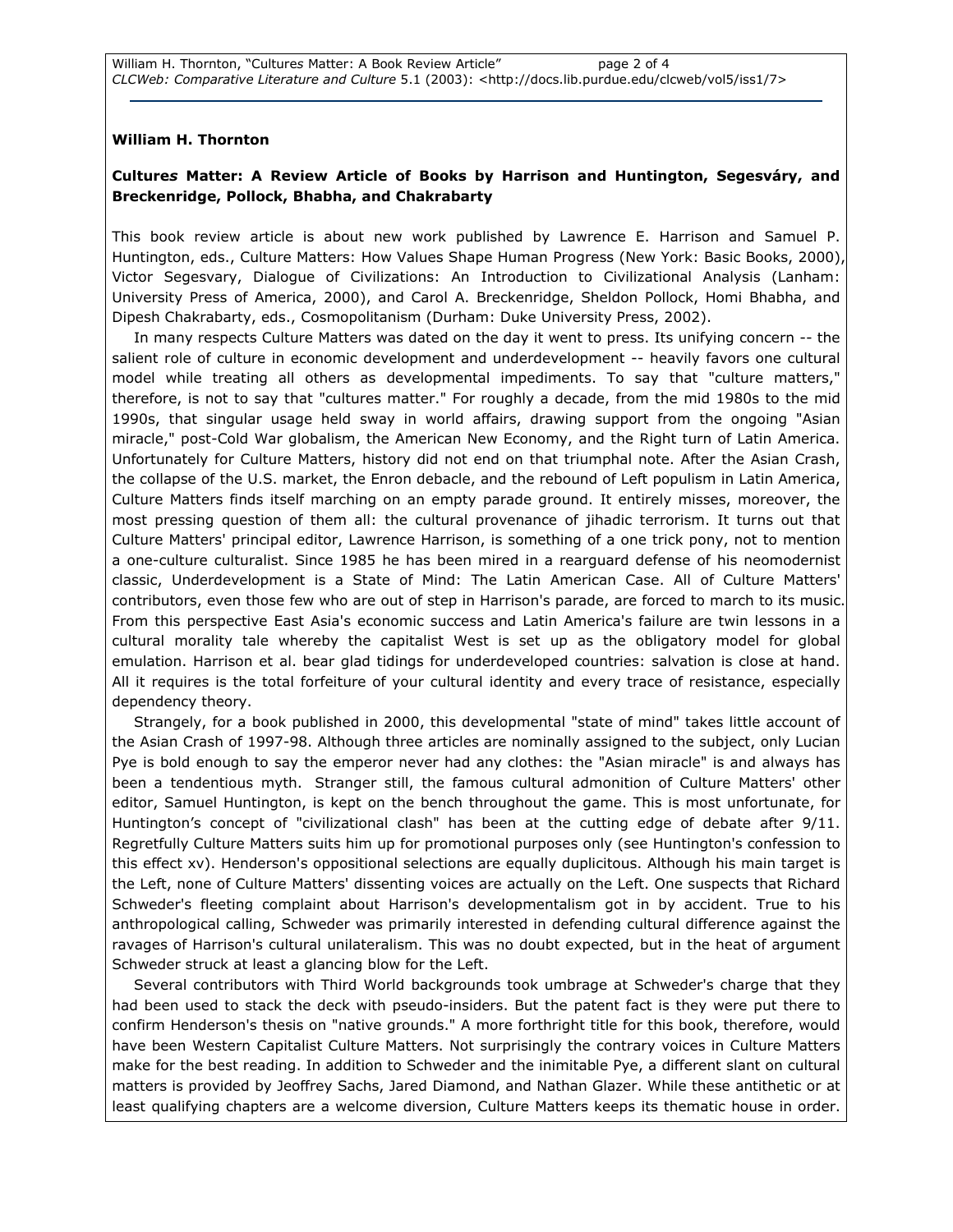It fails, however, in its larger purpose of proving the undiminished relevance of Henderson's Reagan era thesis for the twenty-first century. That is because Culture Matters lacks any compelling sense of how much things have changed since 1985. There is no serious attention, for example, to the cultural maelstrom unleashed by the end of the Cold War. Instead we get a full blast of New Economy hubris. Nonetheless Culture Matters should be required reading in any cultural studies program -- not for the light it sheds on global development, but as an icon of Roaring 1990s economism and Washington consensus globalism.

 A balanced if somewhat ethereal corrective is available in Victor Segesvary's "civilizational pluralism." Here Harrison's Culture Matters gives way, in effect, to Cultures Matter. For Sevesvary cultures are rooted in existence and thus are incommensurable. But far from seeing cultures as monadic, he considers intercultural dialogue all the more imperative in the face of globalization. The worst case scenario from this pluralist vantage is the kind of monocultural imperialism that Harrison advances in the name of development. In Dialogue of Cultures, Segesvary addresses the core problem that Henderson manages to evade: the cultural homogenization that globalism enforces. This civilizational onslaught has thrown non-capitalist cultures into a struggle (the proper Koranic meaning of contemporary jihad) for their very survival. The Moslem world is especially prone to this crisis because religion is such an integral part of daily life under Islam. Secularization, even on the most benign terms, becomes threatful to this ethos; and today's globalization is anything but benign. The problem is compounded by the fact that Western secularism is itself a sacralized ideology. Resting as it does on purely material modes of social interaction, globalization cannot answer questions of ultimate concern. Religious fundamentalism, Islamic and otherwise, responds to this threat by retreating even farther into a lair of security and certainty. This is its answer to globalization's myth of the market and the prima facie value (as opposed to virtue) of consumerist culture. The irony is that fundamentalism, in rejecting the cultural revolution that globalization requires, foments a reactionary cultural revolution that is anti-modern but hardly traditional. Segesvary does not, however, see Islam as inherently reactionary. He includes in his appendix the 1999 "Tehran Declaration on Dialogue Among Civilizations," which calls for human diversity, tolerance, and mutual respect among cultures. Such civil (as opposed to secularist) Islam is only "anti-Western" insofar as it rejects all cultural domination, whether from Washington or Al Qaeda. It was in this spirit that Iran's president Khatami, at the Eighth Islamic Summit, endorsed the plan for a UN Year of Dialogue Among Civilizations. Paradoxically, that year was to be 2001. History, one could say, is what happens while we make other plans.

 By granting that their topic is not "a known entity existing in the world," but "something awaiting realization" (1), the editors of Cosmopolitanism inadvertently cast their culture model as one more utopian plan awaiting history's axe. Still, this is a big improvement over past cosmopolitanisms, which as Ackbar Abbas notes were merely extensions of First World culture (210). That is to say they marched in the same modernist parade that Harrison would have us revive. By contrast, postmodern cosmopolitanism, as advanced by Ulf Hannerz, undertakes to engage the cultural "other" rather than expunge it. In the spirit of other compradorist projects -- the "Third Way," "glocalization," "hybridization," etc. -- today's cosmopolitans seek a place for the "other" within rather than against globalization. This retreat from direct resistance does not, in Sheldon Pollock's view, involve simple "mongrelization" or mélange. Rather it counters cultural domination by way of strategic appropriation (47). That is enough, in Dipesh Chakrabarty's opinion, to get us past the morass of totalistic universalism versus absolute relativism (82), which would be no small accomplishment.

 In a richly nuanced exposition of Bombay's cultural resilience, Arjun Appaduri illustrates how the local can make its mark in a globalized world. Mamadou Diouf further explores this question in the context of his study of a Senegalege religious group, the Murid Brotherhood. He concludes that such remodeled traditions hold their own against the homogenizing forces of modernization and now globalization (114). So too, in another Sengalese study, Tiki Biaya concludes that traditional African